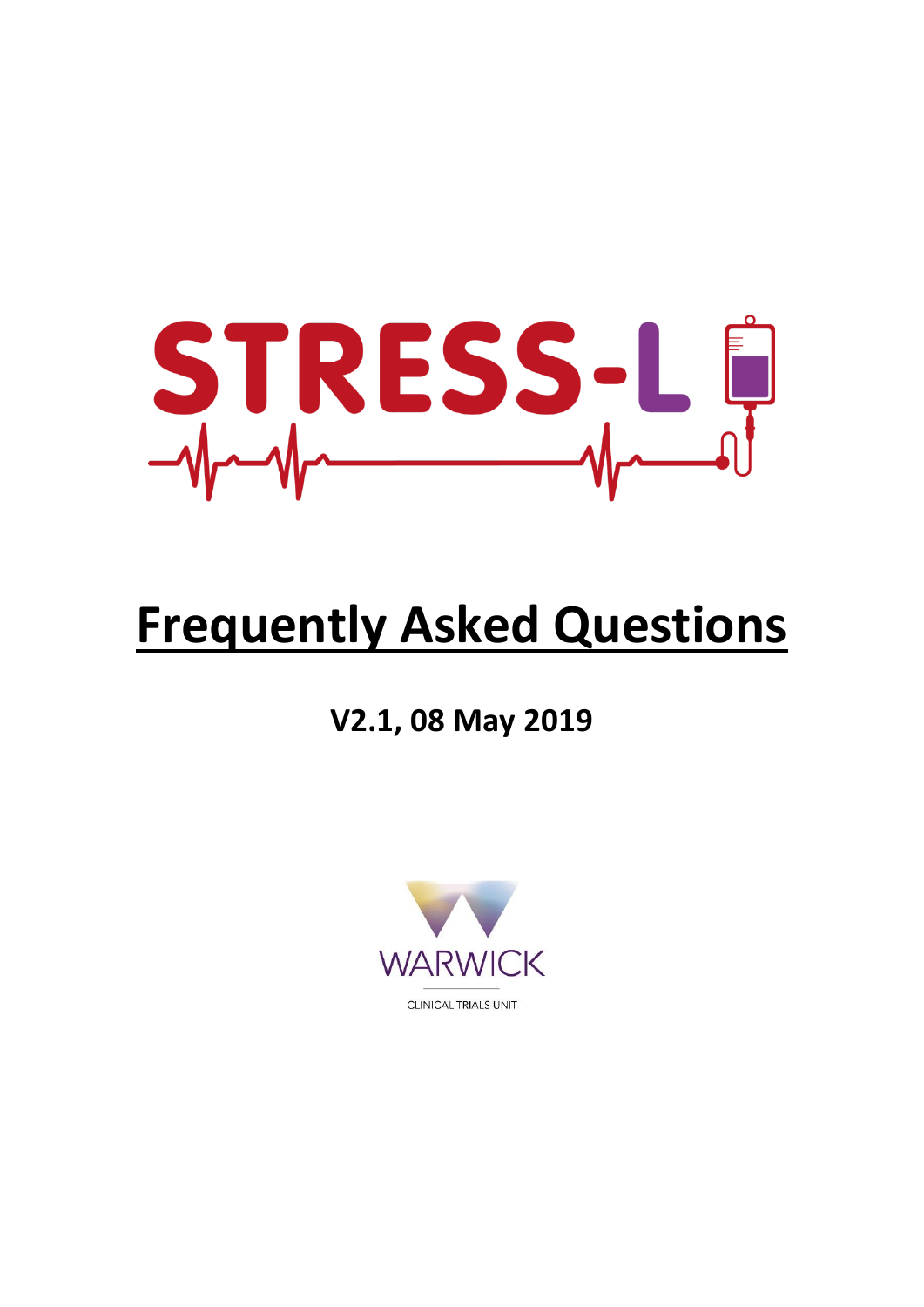



# Contents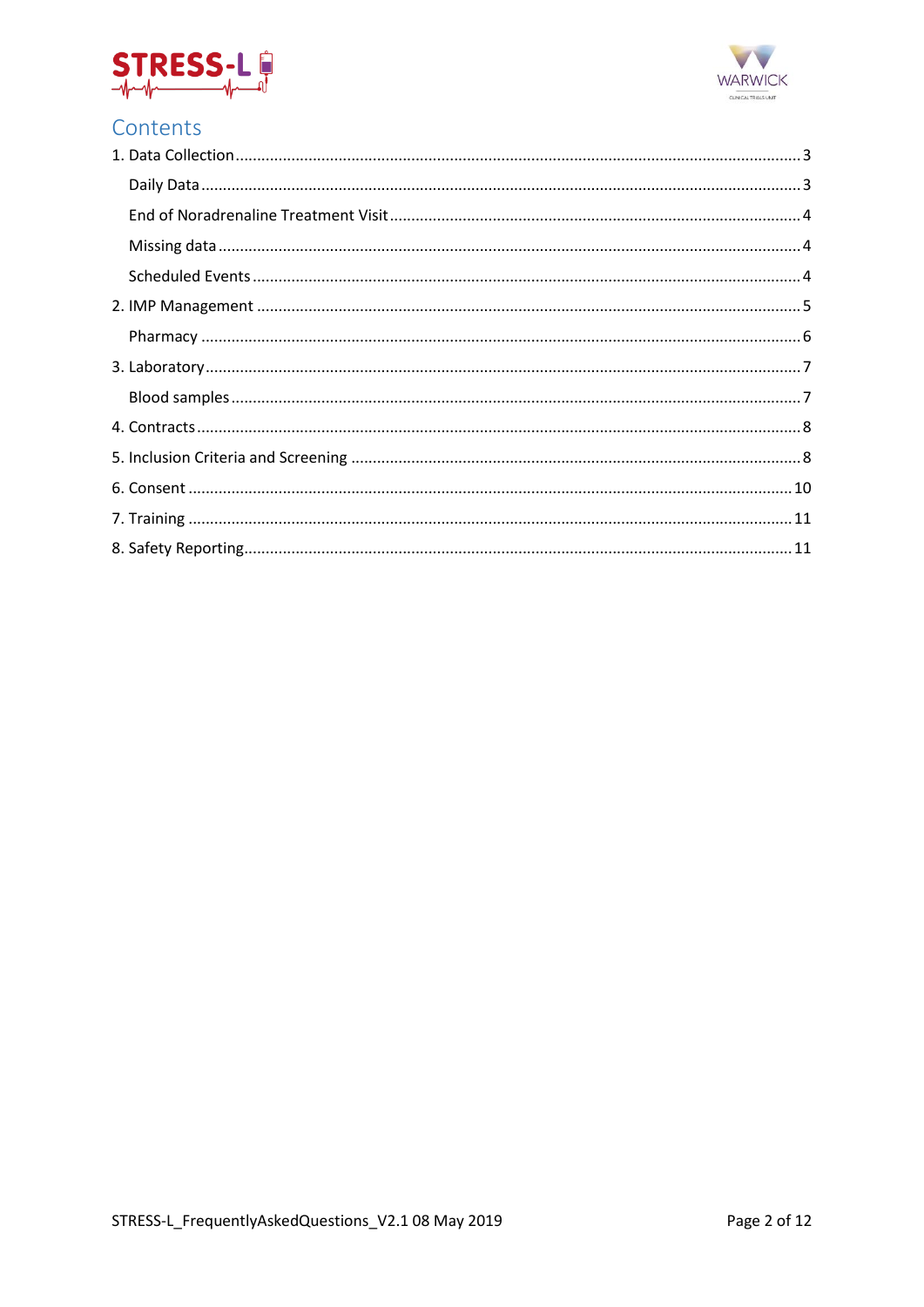

## <span id="page-2-0"></span>1. Data Collection



## <span id="page-2-1"></span>Daily Data

**Q:** Should data for all daily data forms be collected until day 14?

**A: SOFA score** – always continue until day 14 unless the patient is discharged from ICU or the patients dies

**Cardiovascular data** – always continue until day 14, even after patient has finished Landiolol treatment, unless the patient is discharged from ICU or the patient dies.

**IN | OUT Fluids** – always continue until day 14 unless the patient is discharge from ICU or the patient dies.

**Additional assessments** – only required on days 0, 1, 2, 4, 6 and EONT. Data is not required if the patient stops Landiolol and Noradrenaline.

**Q**: When does Day 0 and Day 1 begin?

**A**: **Day 0** – 24 hours prior to randomisation up until the point of randomisation. This is written on the Cardiovascular Form as T-24hours.

**Day 1** – time of randomisation up until 24 hours after randomisation. All subsequent days will commence in line with the time of randomisation and finish 24 hours later. Please do **not** use calendar days.

#### **SOFA score**

**Q:** Should the worst or closest value to the time point be collected?

**A:** The worse score over the 24 hour period will be recorded. An exception to this is for the Other Outcome Data i.e. WCC, Delirium & CRP where the value will be as close as possible to the 24 hour mark at the end of the data collection day. Therefore, it a patient is randomised at 15:00 and assessment data is available at 11:00 and 14:00, the 14:00 data will be used.

If blood tests are not routinely taken every day on ICU and therefore, lowest platelets, highest bilirubin, highest creatinine, WCC and CRP cannot be obtained for that day, please leave this field blank and save the form as 'Clean with unattainable missing data' on the e-CRF.

**Q:** Highest inotrope: are inotropes limited to Vasopressin, Dobutamin and Noradrenaline as general SOFA score parameters? Or you are referring to all inotropes including Adrenaline and others? **A:** All inotropes.

**Q:** If the patient is anuric but receiving CVVHF do we put the amount of fluid removed by the filter in the Urine Output column?

**A:** Yes it will be the cumulative balance for that day.

#### **Cardiovascular data**

#### **Q:** How often is data collected?

**A:** Data on this form is collected hourly until day 2 and then 6 hourly up until day 14. Values should be entered as close as possible to the exact N hours. -24hr time point refers to 24 hours prior to randomisation. Data will continue to be collected beyond day 5 even if the patient stops Landiolol.

#### **IN | OUT Fluids**

**Q:** Do total fluids by the NG feed and medication via NG feed need to be included into the oral in? **A:** Yes. Fluids in refers to all fluids that a patient intakes.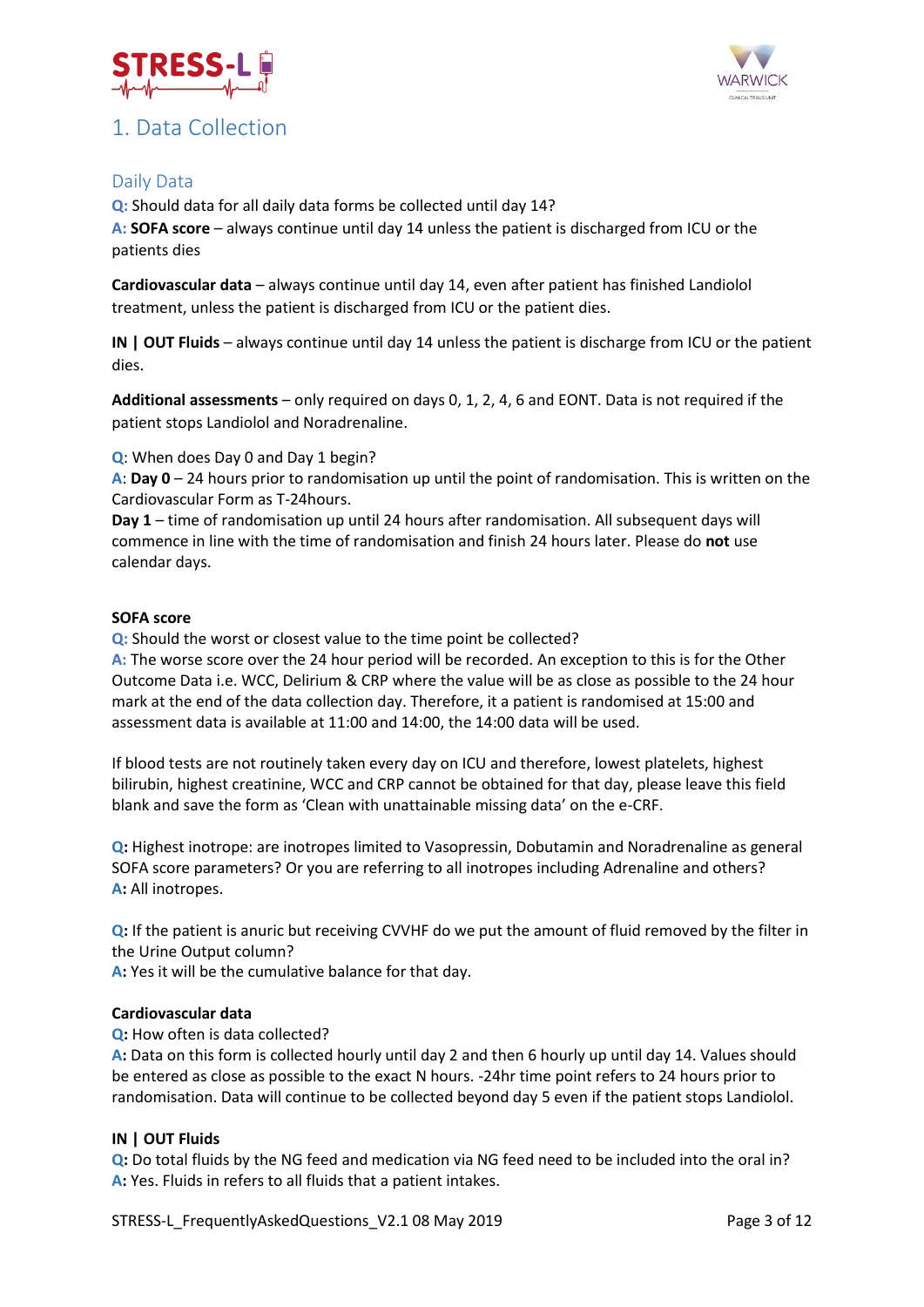



#### **Additional** A**ssessments**

**Q:** Cardiovascular measurement: for multiple values available, which value do you collect? **A:** Measurements collected should always be the value as close as possible to the end of each time point, so the most current value.

#### <span id="page-3-0"></span>End of Noradrenaline Treatment Visit

**Q**: When should this form be completed?

**A**: Once the patient has been off Noradrenaline for 12 hours the EONT is completed on the e-CRF and a blood sample is taken. If EONT falls on a blood sample day i.e. day 0, 1, 2, 4 or 6, an additional sample is NOT required.

**Q**: What happens if the patient recommences noradrenaline after EONT has been completed? **A**: You will not need to do anything and will not be required to commence additional assessments or complete EONT again.

**Q**: Should we complete the EONT form if the patient dies whilst still on Noradrenaline? **A**: No, this form should be left blank if the participant passes away prior to end of noradrenaline treatment.

#### <span id="page-3-1"></span>Missing data

**Q**: If there is no data to collect or it is not possible to obtain the data what do I do? **A**: Ultimately, if an assessment hasn't been done, and therefore the result is unobtainable, the answer should be left blank or marked as not done if permitted. If a patient is not receiving a dose of a particular drug, such as vasopressin for example, please enter the value '0' in the cardiovascular form as this will aid in the trial team in the data cleaning process.

#### <span id="page-3-2"></span>Scheduled Events

#### **Baseline**

**Q**: ECG/CXR would be obtained on admission to ICU but unless clinically indicated are not performed on a regular basis. Would it be acceptable to use these results as the patient may not have had any others performed after this and prior to enrolment in STRESS L, or do we need to perform new ones at the baseline visit?

**A**: There isn't a need to perform new ECG/CXR for randomisation to STRESS-L as long as the clinician doesn't feel that they will have changed from baseline or if not clinically indicated. The ECG at baseline is so that if the patient goes onto develop atrial fibrillation or some other dysrhythmia, we have a baseline record to demonstrate that it wasn't there before. Similarly, if Landiolol is being used, that any change in the ECG can be documented for safety reporting.

#### **ICU Discharge Form**

**Q**: There is no option for outcome as death in Discharge destination drop-down menu. **A:** For the purpose of this trial, death is not considered a cause for discharge. The ICU discharge form should only be completed if the participant is discharged alive to another location. If a participant dies whilst on ICU, a death notification form should be completed but not an ICU discharge form.

#### **End of Trial Form**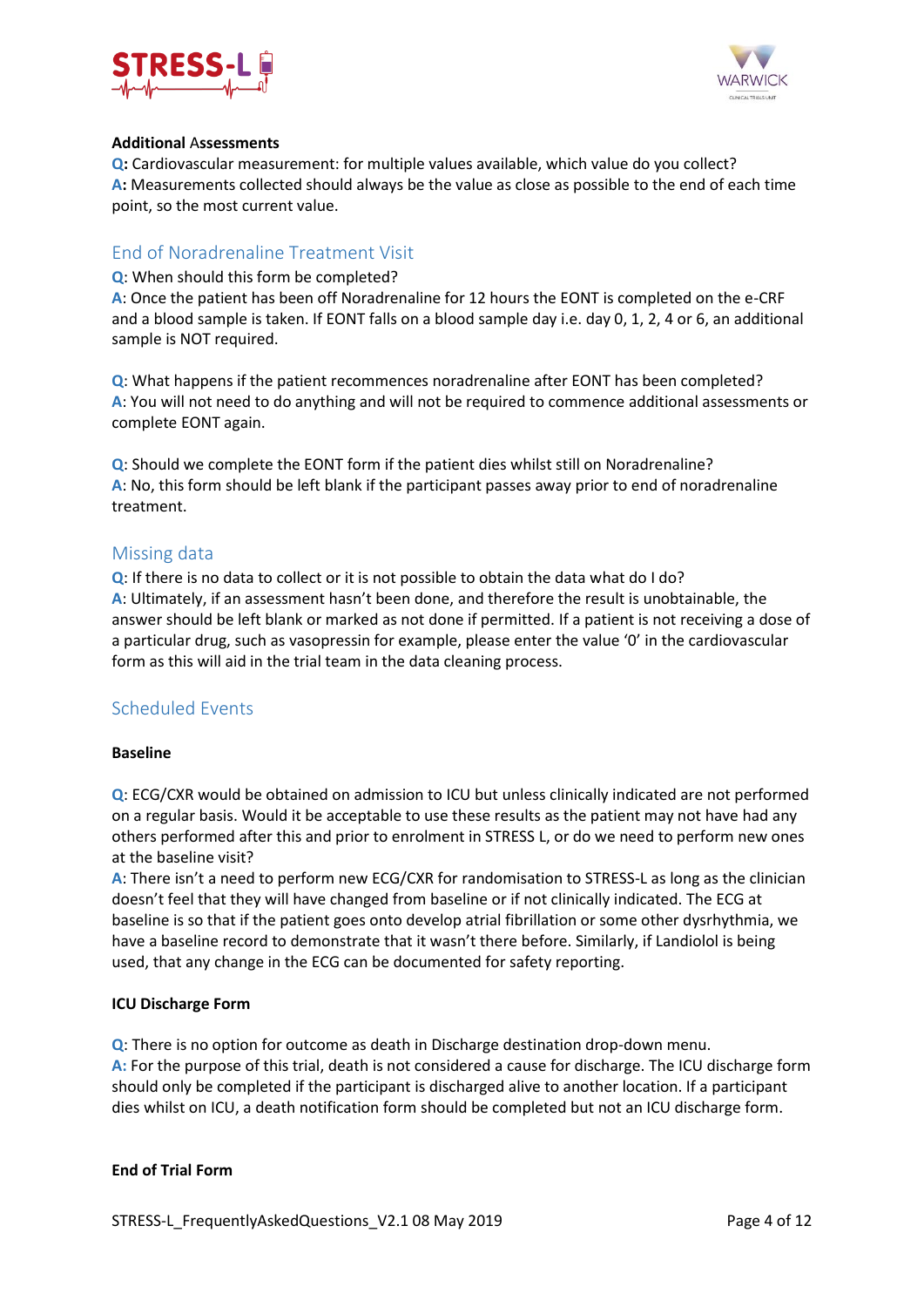



#### **Q**: When should the PI sign off the End of Trial Form?

**A:** In order to streamline our processes, we will now request that the PI sign off form is completed at the end of the study, not after each participant. Therefore, please wait until we request for these to be completed before sending to WCTU.

## <span id="page-4-0"></span>2. IMP Management

**Q**: If the patient's heart rate fall bellows 80 bpm but the patient is receiving noradrenaline, should the Landiolol Infusion continue?

**A: NO.** If the patient's heart rate falls below 80 bpm, the Landiolol Infusion should be reduced in a step wise fashion by 1.0 mcg/kg/min to achieve the target heart rate or weaned off if the target heart rate cannot be achieved regardless of if the patient's noadrenaline treatment is ongoing.

**Q**: What happens to the Landiolol if the noadrenaline has been discontinued for <12 hours? **A:** The Landiolol dose should be adjusted accordingly to maintain the target heart rate of 80-94bpm as per the Landiolol Infusion Protocol.

**Q**: What happens to the Landiolol if the noadrenaline has been discontinued for >12 hours? **A:** Once Noradrenaline treatment has ceased for over 12 hours, the EONT visit is triggered. If heart rate is persistently within the target range of 80-94 bpm, landiolol should begin to be weaned by gradually reducing the infusion in a step wise fashion by 1.0 mcg/kg/min to maintain the target heart rate. If heart rate falls below 80 bpm, landiolol infused should be reduced in a step wise fashion by 1.0 mcg/kg/min to achieve the target heart rate. If heart rate increases above 94 bpm, the landiolol infusion should be increased as per the protocol. Once the end of noradrenaline treatment visit has passed and landiolol has been stopped for 12 hours or more, it should not be restarted.

**Q**: Can the Landiolol be restarted at any point whilst the patient remains on ICU? **A:** The Landiolol may be started according to the infusion protocol at any point before the EONT regardless of if the Landiolol has been stopped for more than 12 hours. **However,** it should **NOT** be restarted once the EONT has passed and the Landiolol has been stopped for 12 hours or more.

**Q**: Is a dedicated lumen on a multi-lumen central line considered adequate for administering Landiolol?

**A:** Each lumen will be considered as its own separate line as there is no mixing until the IMP enters the bloodstream. The IMP can be administered via its own dedicated lumen on a multi-lumen line.

**Q:** Do the research nurses have to titrate the drug for 6 hours or is this something that can be delegated to the bedside nurse?

**A: This may be delegated to the bedside nurse**. The bedside nurses can be involved in reconstituting IMP and preparing infusion for participants randomised to receive Landiolol, and the research nurses will not be required to provide oversight in person over the weekend. However, **the research nurses must conduct a handover on Friday** with the bedside nurses to communicate study requirements and how to access the vials and manage the infusion, which should be then **clearly documented in the patient's notes**. It is the research nurses responsibility to ensure there is oversight and we encourage you to provide training to non-research colleagues to relay the requirements of the study; this could perhaps be done through coffee mornings. We have collated training slides for ICU clinical staff which you may find a useful tool to provide training. We have also provided dosing chart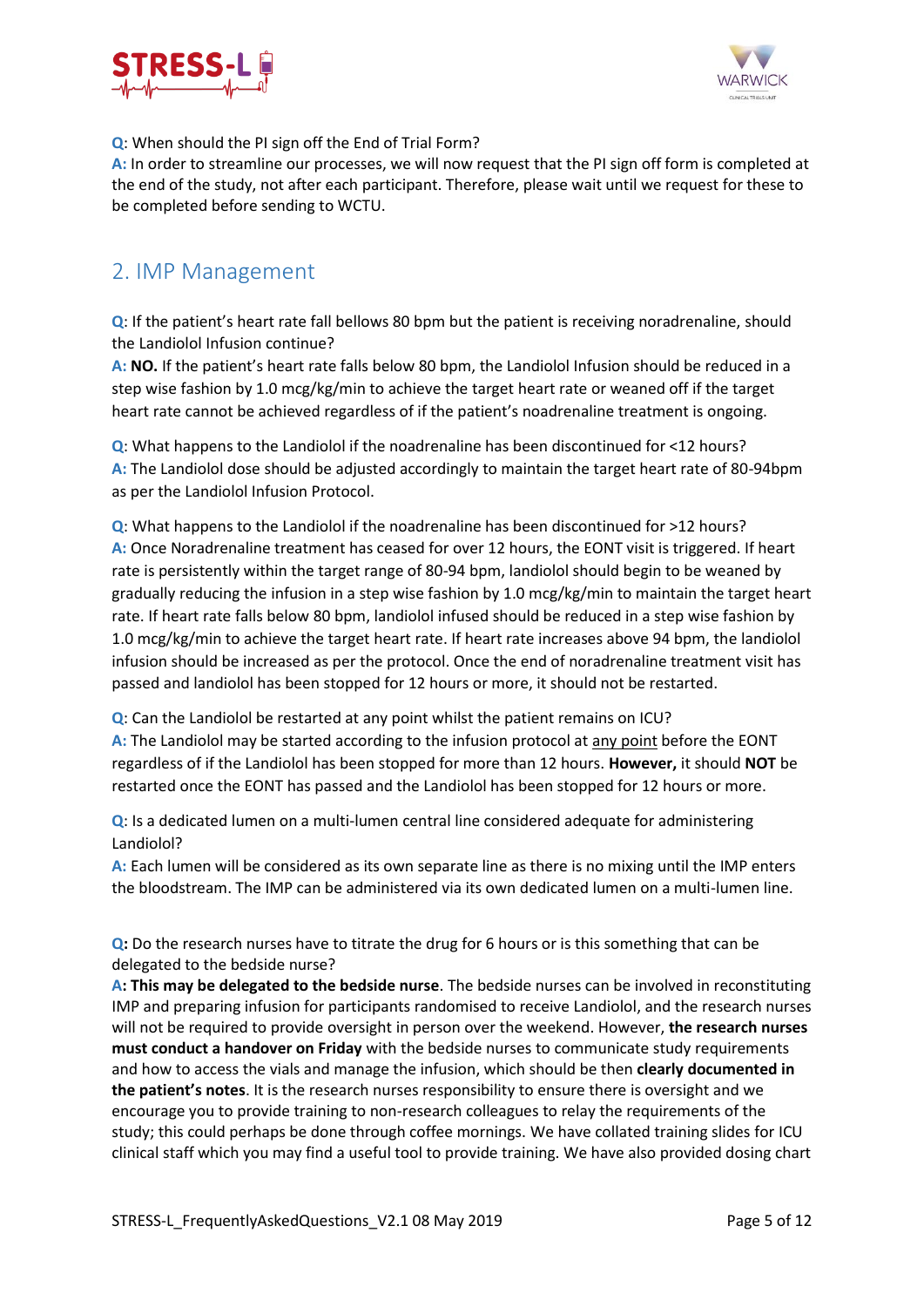



laminates and A5 laminates of the Landiolol and Vasopressor protocols in your site file which can be kept at the patient's bedside.

**Q:** Can we hold a supply of the study drug on ITU and maintain our own accountability log so that the research nurses would be able to issue the drug to the randomised patient or is this something that only the pharmacist can do?

**A:** Yes a box of vials will be kept on ITU with 2 back up boxes in pharmacy. There is an ICU IMP inventory log and a pharmacy IMP inventory log.

**Q:** Who is responsible for informing the trial team at WCTU further supply is required? **A:** Pharmacy will be responsible for letting us know when you require re-supply, as they will be holding the 2 back up boxes. Each time a box is released, please keep us updated by emailing[: stress](mailto:stress-l@warwick.ac.uk)[l@warwick.ac.uk](mailto:stress-l@warwick.ac.uk) . The research nurses will also take responsibility for this by informing us if a patient is on max dose as they are a heavy patient however, pharmacy will also be responsible for informing us if your stock levels are running low.

**Q:** Is one box of vials used for one patient?

**A:** No. 20 vials supplied in one box can be used on more than one patient. Unused vials at the end of the trial or expiry of the batch will be destroyed locally and it will not be returned to the manufacturer AOP.

**Q**: Can ambient IMP be stored in the fridge as this is a convenient storage space? **A**: Yes. Ambient IMP can be stored in the fridge for ease of storage, as no special storage conditions are required for this stock. If a fridge is not available the drug should be stored in a secure location with restricted access to the research team.

**Q:** Is it ok to alternate between ambient and refrigerated temperature conditions for the ambient IMP stock?

**A:** Yes this is fine as it will not affect the stability of the drug.

**Q**: Can beta-blockers be administered in the control group?

**A**: As per the protocol, the control group will receive usual care and not be supplied beta-blockade whilst on ICU. If a clinical decision is made to administer a beta-blocker to a control group patient, a protocol deviation form must be completed on the e-CRF under unscheduled events.

#### <span id="page-5-0"></span>Pharmacy

**Q:** Do the ICU research nurses need to submit any specific paperwork to request further supply of IMP from pharmacy?

**A:** There is no specific request form the ICU research nurses need to complete when asking for a box to be released by pharmacy. The trust will follow their own internal policy when doing this. The transfer should be clearly and adequately documented on both the ICU and Pharmacy Inventory logs

**Q:** Do used vials need to be returned to pharmacy for destruction?

**A:** The ICU research team will destroy these and they do not need to be returned to pharmacy. The same goes for damaged vials (a note will be made next to the entry on the inventory log). If a vial is used to make up an infusion that isn't issued to the participant (for example the patient dies) they should also make a note of this on the inventory log or they could do a file note.

**Q:** If any reconstituted drug is left over in a syringe can the ICU research team dispose of this? **A:** Yes this is fine but it must be documented on the ICU IMP destruction log.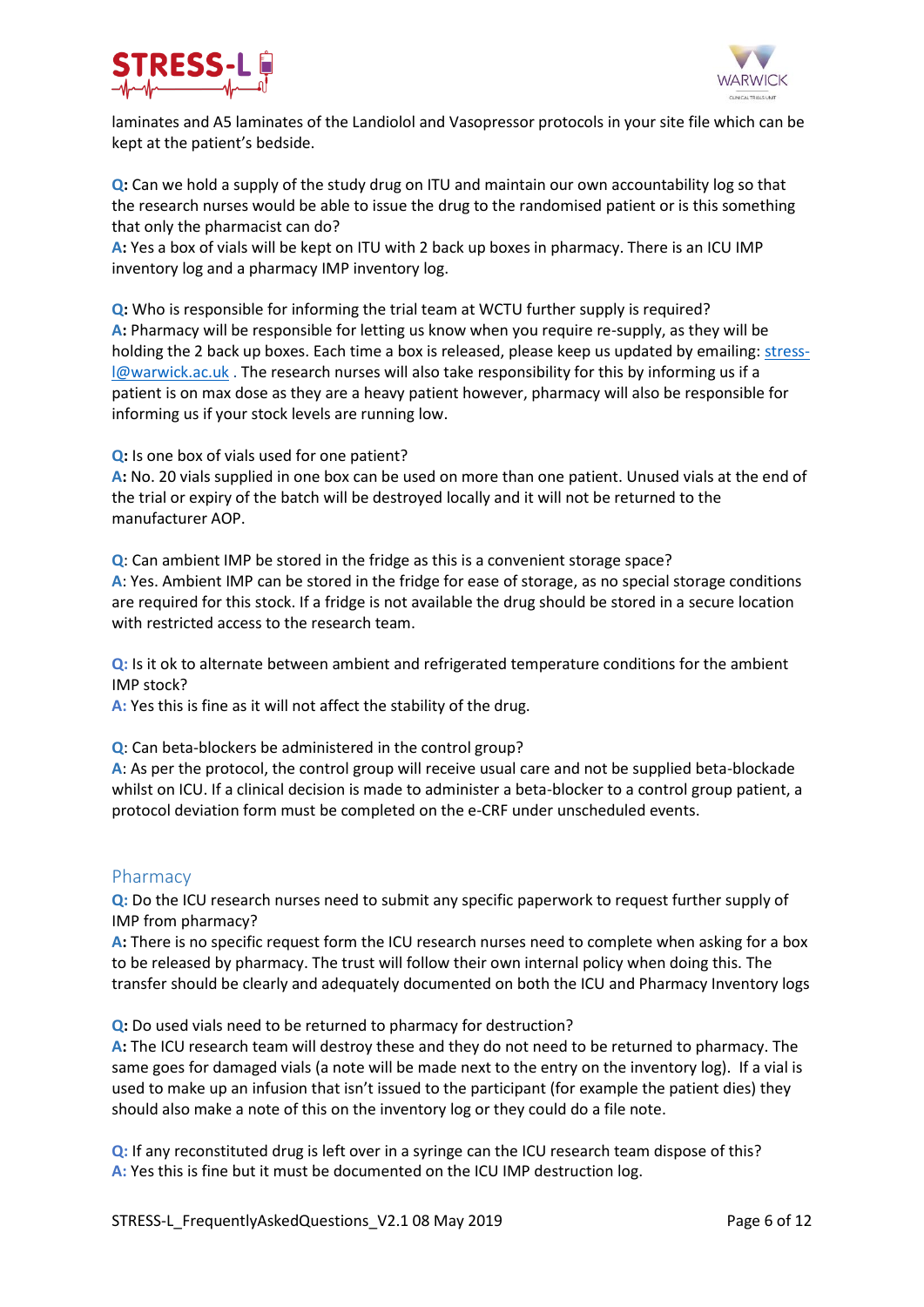

## <span id="page-6-0"></span>3. Laboratory



### <span id="page-6-1"></span>Blood samples

**Q:** Can bloods be taken by staff nurses at weekend and left for processing on Monday? **A:** No - these blood samples are mandatory and it is expected that a member of the research team or a co-investigator will have to come in on the weekend to process the samples. Only minimal weekend work will be required over the duration of the trial. Paxgene tubes (biobank samples) can be kept at room temperature for 72 hrs max. Green lithium heparin tubes need to be kept at room temperature on a rotator (i.e. in continuous motion) until processed and not placed in the fridge. They must be processed straight away.

**Q:** Will you be providing blood kits for the trial bloods, gases and serums? A: The following consumables will be provided: Lithium Heparin Blood Tubes (green top) PaxGene RNA Blood Tubes PaxGene DNA Blood Tubes Cryovials (for storage of plasma) Plastic or cardboard storage boxes with internal racks for cryovial storage Racking/boxes for Paxgene blood tubes Pens for writing on labels

**Q:** What are the timelines for the bloods – how long plus or minus the infusion time do we have to take the bloods?

**A:** We require Day 0 bloods to be taken as close as possible to the time of randomisation and prior to the administration of Landiolol. Day 1 starts as soon as you randomise. We haven't specified when the bloods have to be taken on each sampling day, as long as they are taken on days 0, 1, 2, 4, 6 and end of noradrenaline treatment. If a patient is randomised in the evening or the middle of the night for example it would be fine for you to take the bloods for day 1 and process them when you are in the following morning. You must record in the medical notes when a blood sample has been taken.

PAXgene tubes are only for biobank samples (Whole Blood) to be taken on Day 0, Day 1 and at EONT (RNA PAXgene only), and are optional. Two 2.5ml samples are taken on day 0, one 2.5ml sample is taken on day 1 and one 2.5ml sample is taken at EONT, if this is not already a sampling day. Green lithium heparin tubes are mandatory blood samples. These need to be spun and plasma extracted. 12 ml samples are taken on days 0, 1, 2, 4, 6 and at the EONT Visit;

| <b>Time points</b>        | 0  |    | $\overline{2}$ | 4  | 6  | <b>EONT</b> |
|---------------------------|----|----|----------------|----|----|-------------|
| PaxGene RNA Blood         | 1  |    |                |    |    |             |
| Tube (2.5mL)              |    |    |                |    |    |             |
| PaxGene DNA Blood         | 1  |    |                |    |    |             |
| Tube (2.5mL)              |    |    |                |    |    |             |
| Green Lithium             | 3  | 3  | 3              | 3  | 3  | 3           |
| <b>Heparin Blood Tube</b> |    |    |                |    |    |             |
| (4mL)                     |    |    |                |    |    |             |
| Total volume (mLs)        | 17 | 15 | 12             | 12 | 12 | 12          |

**Q**: Why doesn't the database capture the PAXgene sample taken at EONT?

**A**: The database requires a further update to the system to capture the additional EONT biobank sample now required. We will therefore be requesting blood sample storage logs to ensure this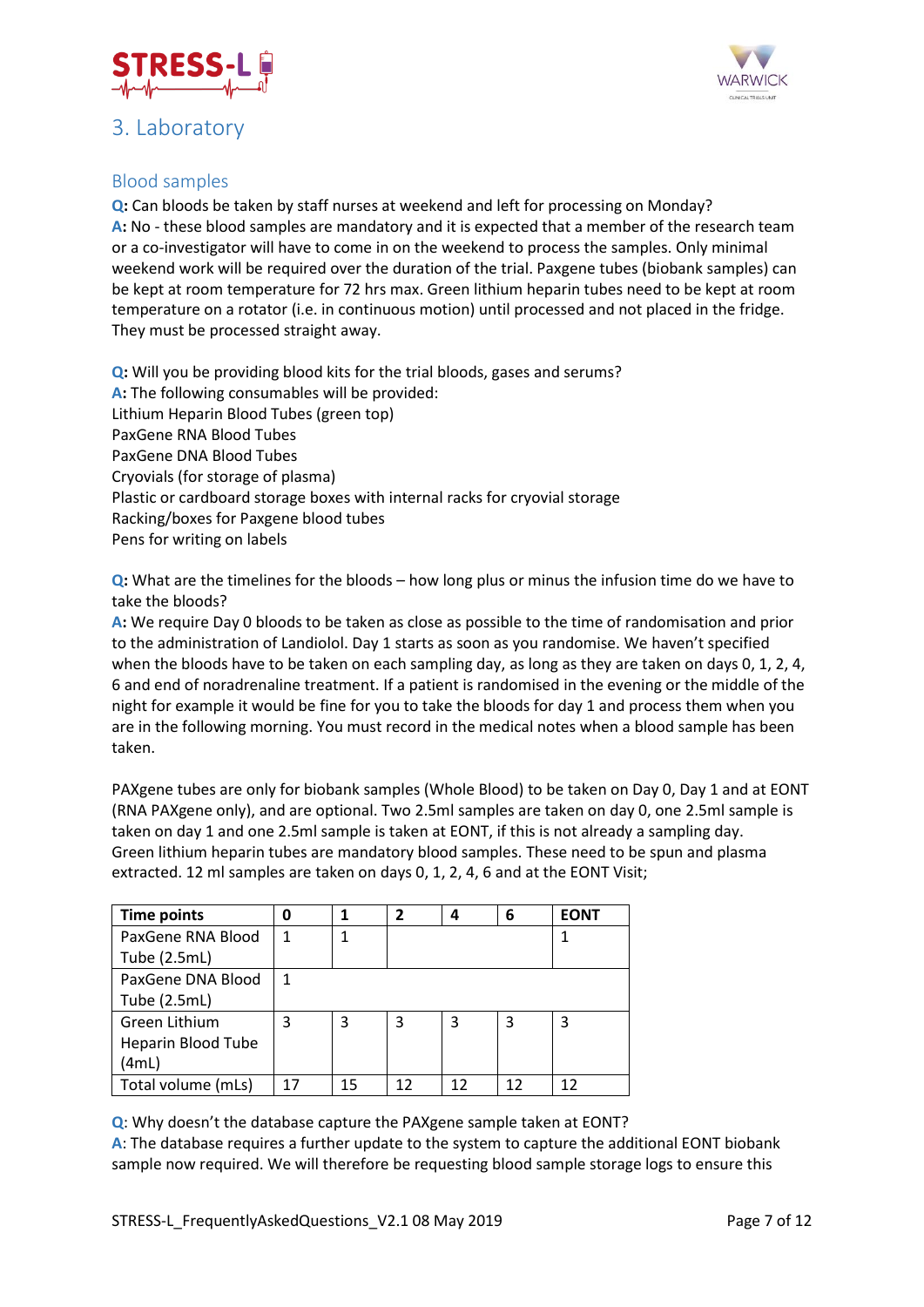



additional sample is being collected, and once the database has been updated this can be added on retrospectively

## <span id="page-7-0"></span>4. Contracts

Payments to sites are as follows;

- £500 per patient recruitment and follow up fee
- **£7.53** per participant drug accountability per patient (advised to move to critical care team)
- £12.54 per participant drug dispensing per patient (advised to move to critical care team as the researchers will reconstitute IMP)
- £800 pharmacy set up, maintenance and close down fee

**Q**: Is a Material Transfer Agreement (MTA) required?

**A**: No, this is embedded into Schedule 4 of the site agreement.

**Q**: How long is your internal process for issuing green light once SIV has taken place and R&D Capacity and Capability is issued?

**A**: Once all documents have been received and the contract has been signed, the green light will usually be issued within 2 weeks (to allow sponsor authorisation of site and IMP despatch).

# <span id="page-7-1"></span>5. Inclusion Criteria and Screening

**Q:** On the inclusion criteria it states a patient becomes eligible following 24 hours on vasopressors, if they have a heart rate of ≥95. It also states the patient has to be receiving noradrenaline >0.1mcg/kg/min as their vasopressor support at this time point. For patients to be eligible, can we include time on metaraminol as part of the 24 hour, or is it from the start of noradrenaline infusion? **A:** The 24 hour clock starts when you start any vasopressor therapy (including metaraminol).

**Q:** If the patient starts and restarts noradrenaline or another vasopressor therapy, when does the 24 hour window clock begin?

**A**: If a patient is receiving vasopressor support e.g. noradrenaline or metaraminol for their septic shock and this stops for less than 12 hours before recommencing again this is counted as the same vasopressor episode. The 24-72 hour window will apply from when they first started receiving vasopressor support.

E.g. if a patient receives noradrenaline on 14/08/2018 at 09:00, this stops at 15:00, then restarts at 20:00 (5 hour gap in between; less than 12 hours) the patient will become eligible on 15/08/2018 at 09:00 (24 hours since start of first episode). Remember, they will additionally have to be on a dose of noradrenaline >0.1 mcg/kg/min.

If the patient has a gap of more than 72 hours between the two episodes of vasopressor support because a new bout of septic shock has occurred, the 24-72 hour window will start at the beginning of the second episode.

E.g. if a patient receives noradrenaline on 14/08/2018 at 09:00 and this stops at 15:00 and then isn't restarted until 19/08/2018 at 09:00 as the patient has developed a new round of sepsis, the patient will become eligible on 20/08/2018 at 09:00 (24 hours since start of second episode).

If the scenario arises where the gap between the two episodes of vasopressor support is more than 12 hours but less than 72 hours, the trial team will need to be informed of this as these patients will be assessed on a case by case basis. This is because it will need to be assessed whether the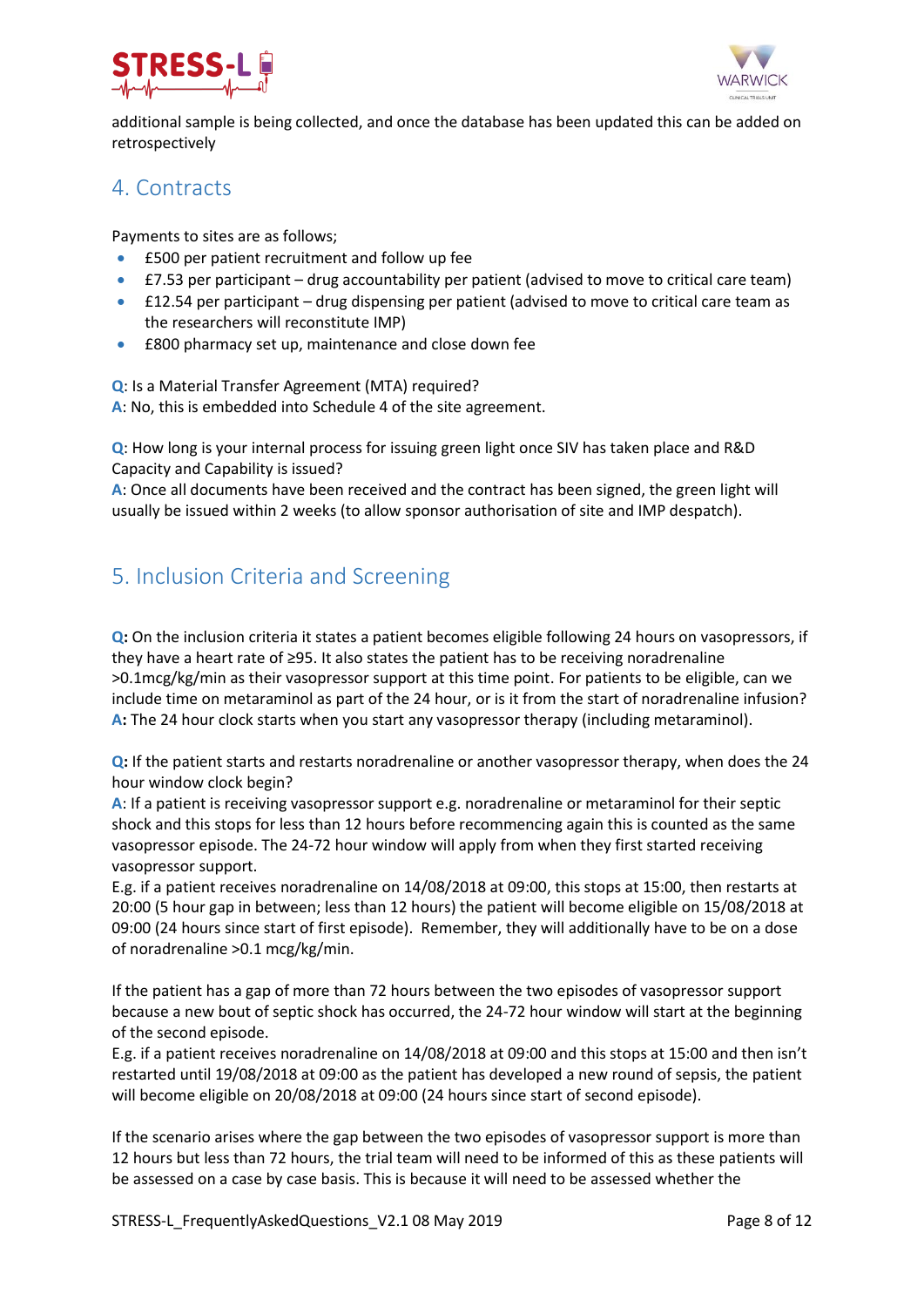



vasopressor support has been recommenced to treat the same bout of sepsis or whether this is for a new round of sepsis the patient has developed. 12 hours is commonly defined as the end of noradrenaline treatment and we predict this particular scenario is unlikely to occur. Please contact the team to discuss these patients further.

If the patient is on metaraminol for longer than 72 hours and then start noradrenaline on the 73 $^{rd}$ hour for instance with metaraminol continuing they would be excluded from the trial and should not be randomised.

**Q:** Does the patient need to be tachycardic for the whole of the 24 hours or is it only necessary that the heart rate is >95 at the time of randomisation?

**A:** It is only necessary that the patient is tachycardic at the time of randomisation. They do not have to be consistently tachycardic for the whole 24 hours prior to randomisation.

**Q:** Can we recruit patients from level 2 and level 3 care?

**A:** Yes ITU and HDU patients can be recruited. A medically qualified physician named on the delegation log will be required to assess and sign off eligibility. You have 24 hours once a patient becomes eligible to randomise them to the trial.

**Q:** Does the eligibility form need to be filed in the medical notes?

**A:** This is not an essential requirement but yes it can be filed. It must be clearly documented in the notes how the patient fits ALL of the eligibility criteria points as this will be evaluated during the monitoring visits.

**Q:** Who can sign the eligibility form?

**A:** The eligibility form **must** be signed by a medically qualified physician listed on the delegation log as per MHRA guidance for CTIMPs. This should be clearly documented in the patient's note as well. A research nurse should not sign the eligibility form.

**Q:** Do septic shock patients need to be added onto the screening log?

**A:** Yes. All septic shock patients should be included on the screening log and not just septic patients.

**SEPSIS Diagnosis**: Infection (known or suspected) + antibiotics + SOFA score change >=2 = **SEPSIS** SEPSIS + Noradr (for Mean BP=65) + Lactate >=2 = **SEPTIC SHOCK**

**Q**: Are patients already in AF excluded?

**A**: No. Although we believe Landiolol therapy may prevent Atrial Fibrillation (AF), there is nothing in the protocol to exclude patients already in AF. This also includes AF from all sources whether Acute (as a result of the present Septic Shock episode) or chronically (as a result of old age, ischaemic heart disease or any other co-morbidity).

**Q**: Is there a specific reference that should be used when assessing Child-Pugh Score ≥B regarding the exclusion criteria of Advanced Liver Disease?

**A:** The following calculator located here can be used to calculate Child-Pugh scores [www.mdcalc.com/child-pugh-score-cirrhosis-mortality#evidence](http://www.mdcalc.com/child-pugh-score-cirrhosis-mortality#evidence)

It is only necessary to calculate the score where there is history, ultrasound or CT evidence of cirrhosis and the score should only be applied to blood test results that reflect the patient's chronic health. That is usually the admission bloods if no previous one exist.

**Q**: How should the SOFA score change of >2 for the Septic Shock diagnosis be assessed? Which two points should be compared?

STRESS-L\_FrequentlyAskedQuestions\_V2.1 08 May 2019 Page 9 of 12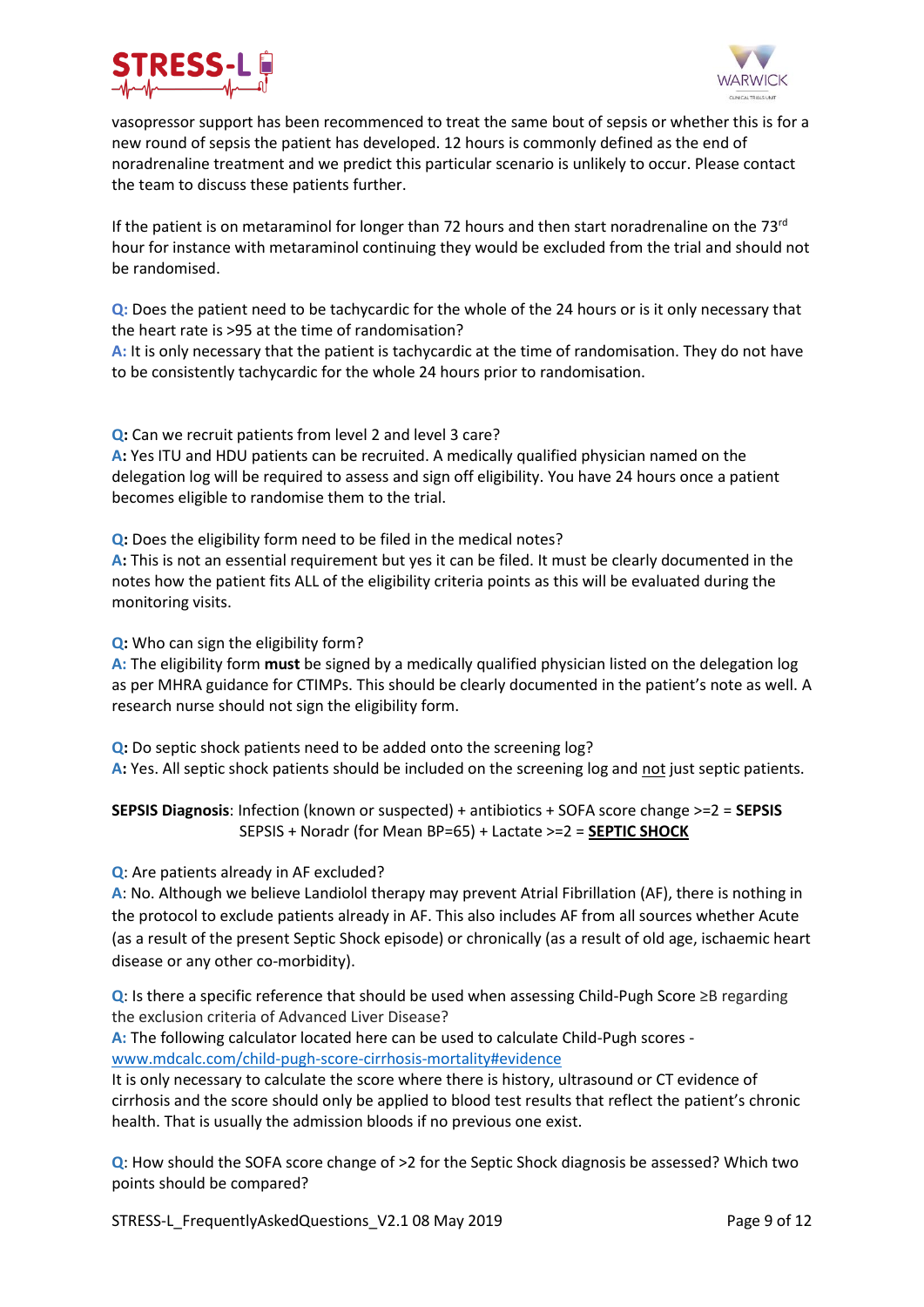



**A:** The SOFA score change is from the patient's baseline upon admission. You can assume this to be 0 if there is no data available. Thereafter, once the patient has been diagnosed with septic shock which requires SOFA greater than 2 and starting noradrenaline the other eligibility criteria should be assessed.

**Q**: Should a patient withdrawing care be included in the trial?

**A**: **NO.** Patients should not be recruited if a withdrawal of care decision is in place or imminent. **HOWEVER**, as the target population under study are very sick (don't forget Morelli's [JAMA, 2013] population had a mortality of 80%!), patients should be considered for a trial where a withdrawal of care decision is not in place.

**Q**: Will the eligibility and randomisation forms be updated following the protocol amendment v3.0 18 October 2019?

**A**: The inclusion and exclusion criteria have been updated on both the eligibility and randomisation paper forms following the protocol amendment. Due to resourcing issues at Warwick CTU, the trial database is awaiting an update by the programming team therefore, the eligibility form located on the database has not been changed as of yet. Until the database has been updated, **please leave the e-CRF eligibility form blank**. The trial team will update you when the database has been changed.

In the meantime as already done, please ensure the eligibility form is being completed and signed on **paper** and a copy is sent to [stress-l@warwick.ac.uk](mailto:stress-l@warwick.ac.uk) via the NHS encryption service.

**Q**: What studies can we co-enrol with?

**A:** Co-enrolment agreements are currently in place for the following trials:

- A-STOP
- ADAPT-Sepsis
- **•** BLING III
- FLO-ELA
- REST
- **• VACIRISS**

Other co-enrolment agreements are under review. WCTU will inform all sites of any updates to coenrolment via newsletter communications. Please let the team know if there are any studies you wish to be considered for co-enrolment.

## <span id="page-9-0"></span>6. Consent

**Q:** Can consent be taken before the patient becomes eligible?

**A:** Yes. Consent can be taken in the pre-24 hour period if it is suspected the patient will remain on vasopressor treatment and likely to fulfil the other eligibility criteria. If the patient then becomes ineligible at the 24 hour mark the consent will be discarded. It must be made clear to the relatives that if the patient is no longer eligible at the 24 hour mark they will not be randomised in to the trial.

**Q:** Are research nurses able to consent or does it have to be a doctor? **A:** As long as your NHS trust allows research nurses to take consent for CTIMPs we have no objection.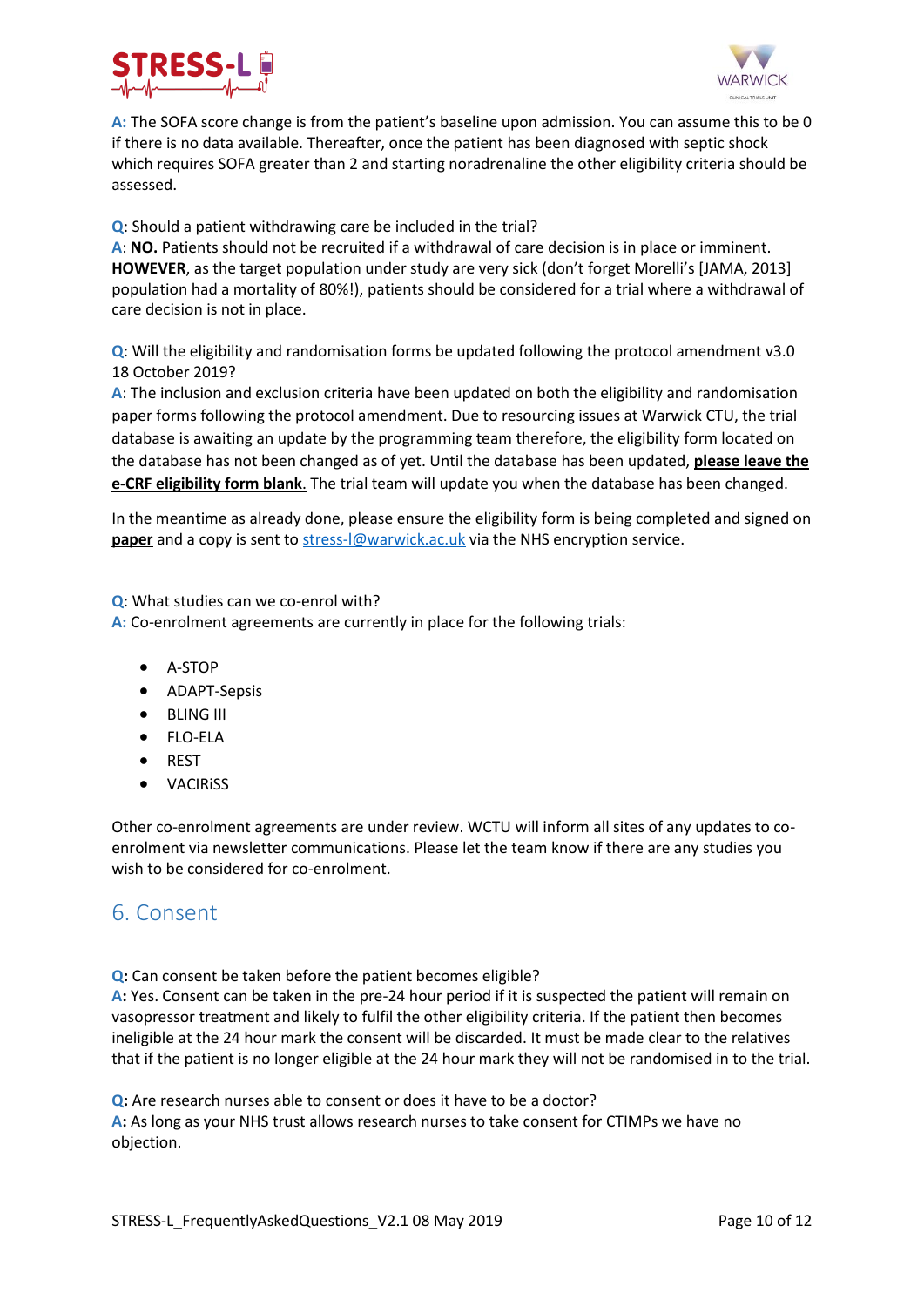



**Q:** Can the professional legal representative consent over the phone or does it have to be face to face?

**A:** Face-to-face. A physician who is not named on the delegation log and independent from the trial can provide professional legal representative consent. Any clinician who provides the professional legal representative consent cannot therefore be involved in the patient's trial participation, for example, would not be able to sign off eligibility forms.

**Q:** Can the personal legal representative consent be over the phone?

**A:** It is acceptable to gain verbal consent from a relative over the phone if they are not present on the ward, and receive retrospective written consent at a later time. Please ensure this is thoroughly documented in the patient notes and make us aware this has happened for monitoring purposes.

## <span id="page-10-0"></span>7. Training

**Q:** What training is available for this study? Would it just be SIV training or would there be specific eCRF and randomisation training?

**A:** On-site SIVs are undertaken at each site, where protocol procedural training and database (EDC system) training is provided.

**Q:** Do all clinicians have to have GCP training?

**A:** Clinicians who **do not** have GCP training can be delegated the following three responsibilities: **E**: review eligibility and sign form, **F**: medical care and supervision of trial participants and **K**: prescribe medication and treatment. They **must** sign the delegation log and training log if they carry out one of these responsibilities.

**Q**: Are there any further training materials for the trial?

**A**: We have created two sets of training slides for STRESS-L, as detailed below;

**Slides for non-GCP delegated clinical staff**: these incorporate elements of GCP and key points about the trial. This presentation is suitable for those clinicians who have been listed on the delegation log as carrying out the three tasks which do not require GCP; roles E, F and K (see above). **Slides for ICU clinical staff**: these incorporate some basic information about the trial, and are ideal for staff not directly involved in the trial (i.e. not on the delegation log).

## <span id="page-10-1"></span>8. Safety Reporting

**Q**: What events should be reported?

**A:** The following events are exempt from adverse event reporting AND serious adverse events as well as SUSAR's and SAR's UNLESS the investigator deems the event to be related to the administration of the study drug:

- Death Related to sepsis
- Cardiovascular failure, including the need for vasopressors / inotropes
- Respiratory failure, including mechanical ventilation and acute lung injury
- Hepatic impairment as measured by Transaminases <1000 IU/L
- Renal failure, including the need for renal replacement therapy
- Haematological / Coagulation failure, including thrombocytopaenia and disseminated intravascular coagulopathy
- Delirium / confusion